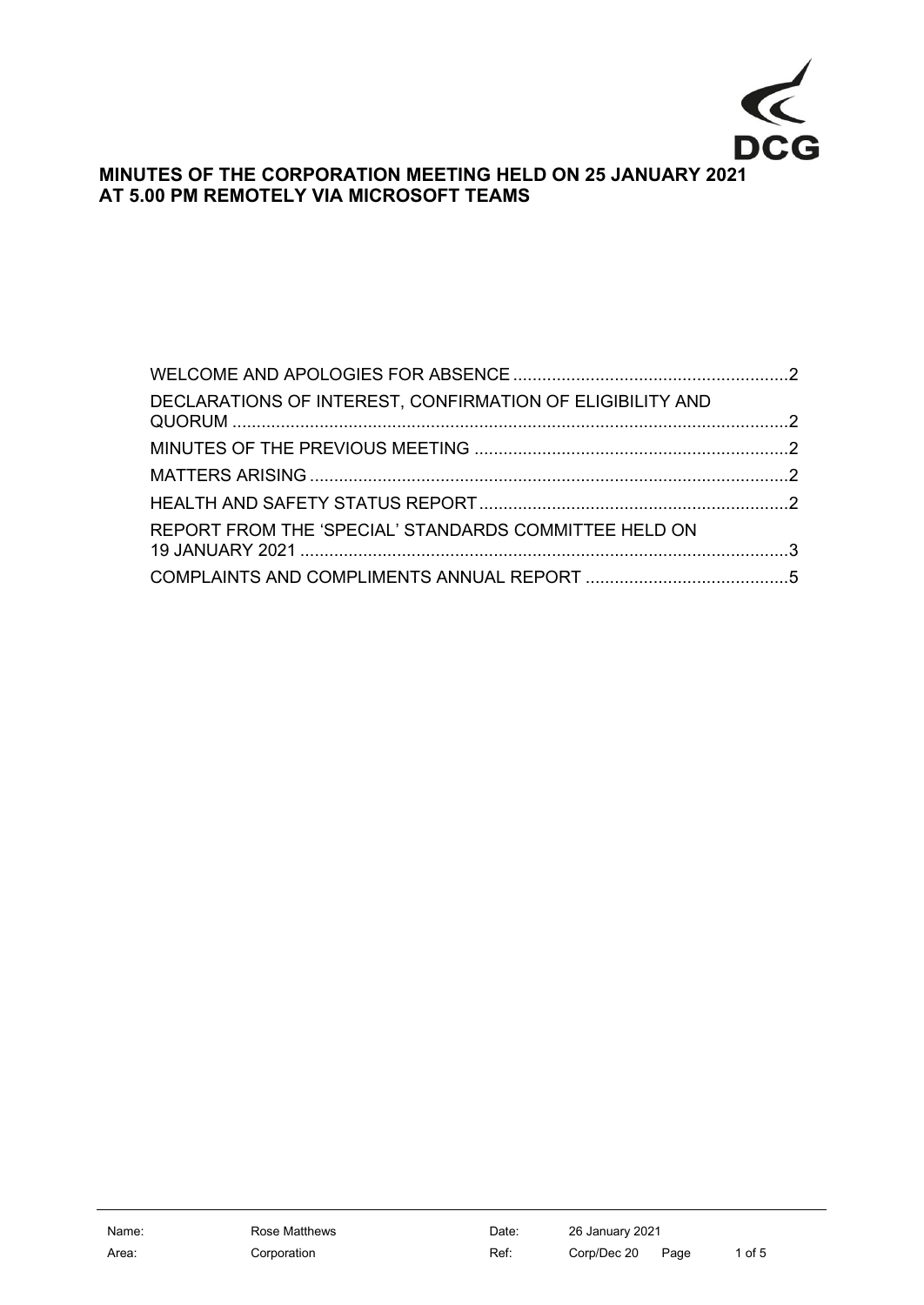

#### **MINUTES OF THE CORPORATION MEETING HELD ON MONDAY 25 JANUARY 2021 AT 5.00 PM REMOTELY VIA MICROSOFT TEAMS**

- Present: Phil Dover (Chair), Alan Brady, Sue Bradley, John Clay, Hazel Clint, Andrew Cochrane, Angela Cruz, Stuart Ellis, Mike Kapur, Jane McNeil, Graham Schuhmacher, Kevin Slack
- In attendance: Robert Bamford, Richard Eaton, April Hayhurst, Kate Martin, Heather Simcox Rose Matthews (Clerk)

*Having read the papers, Members submitted questions in advance of the meeting to the Executive, which are available separately.*

<span id="page-1-4"></span><span id="page-1-3"></span><span id="page-1-2"></span><span id="page-1-1"></span><span id="page-1-0"></span>

| <b>PART ONE - GENERAL MINUTES</b> | <b>Action</b>                                                                                                                                                                                                                                                                                                                                                                                                                                                                                                | Date |  |
|-----------------------------------|--------------------------------------------------------------------------------------------------------------------------------------------------------------------------------------------------------------------------------------------------------------------------------------------------------------------------------------------------------------------------------------------------------------------------------------------------------------------------------------------------------------|------|--|
| 30/20-21                          | <b>WELCOME AND APOLOGIES FOR ABSENCE</b>                                                                                                                                                                                                                                                                                                                                                                                                                                                                     |      |  |
|                                   | Apologies for absence were received from Mandie Stravino.                                                                                                                                                                                                                                                                                                                                                                                                                                                    |      |  |
| 31/20-21                          | DECLARATIONS OF INTEREST, CONFIRMATION OF ELIGIBILITY<br><b>AND QUORUM</b>                                                                                                                                                                                                                                                                                                                                                                                                                                   |      |  |
|                                   | All members were eligible, the meeting was quorate and there were no new<br>declarations of interest.                                                                                                                                                                                                                                                                                                                                                                                                        |      |  |
| 32/20-21                          | MINUTES OF THE PREVIOUS MEETING                                                                                                                                                                                                                                                                                                                                                                                                                                                                              |      |  |
|                                   | APPROVED: The minutes of the meeting held on 14 December<br>2020 were formally approved and signed as a true and accurate<br>record.                                                                                                                                                                                                                                                                                                                                                                         |      |  |
| 33/20-21                          | <b>MATTERS ARISING</b>                                                                                                                                                                                                                                                                                                                                                                                                                                                                                       |      |  |
| 16/20-21                          | Hazel Clint, as Link Governor for Health and Safety, advised she had<br>met with the Head of Health and Safety and discussed the reporting<br>criteria for RIDDOR and near miss reporting. The Head of Health and<br>Safety had introduced a checklist with guidelines and was reviewing<br>how near misses were reporting and carrying out an awareness raising<br>exercise – with a view to identifying areas of concern and reducing<br>actual incidents. Another meeting was planned in six weeks' time. |      |  |
| 20/20-21                          | Andrew Cochrane had questioned the staffing costs against income and<br>the CFO confirmed he had responded direct to Andrew. This in the<br>main related to the drop in income pending any tolerance from the<br>Government in light of lockdown. Additional costs had also been<br>incurred due to Covid-19 delivery.                                                                                                                                                                                       |      |  |
| 34/20-21                          | <b>HEALTH AND SAFETY STATUS REPORT</b>                                                                                                                                                                                                                                                                                                                                                                                                                                                                       |      |  |
|                                   | The Head of Health and Safety provided a verbal report. There had<br>been around 60 students and 100 employees attending site regularly.<br>Ilkeston was the only campus that had been closed.                                                                                                                                                                                                                                                                                                               |      |  |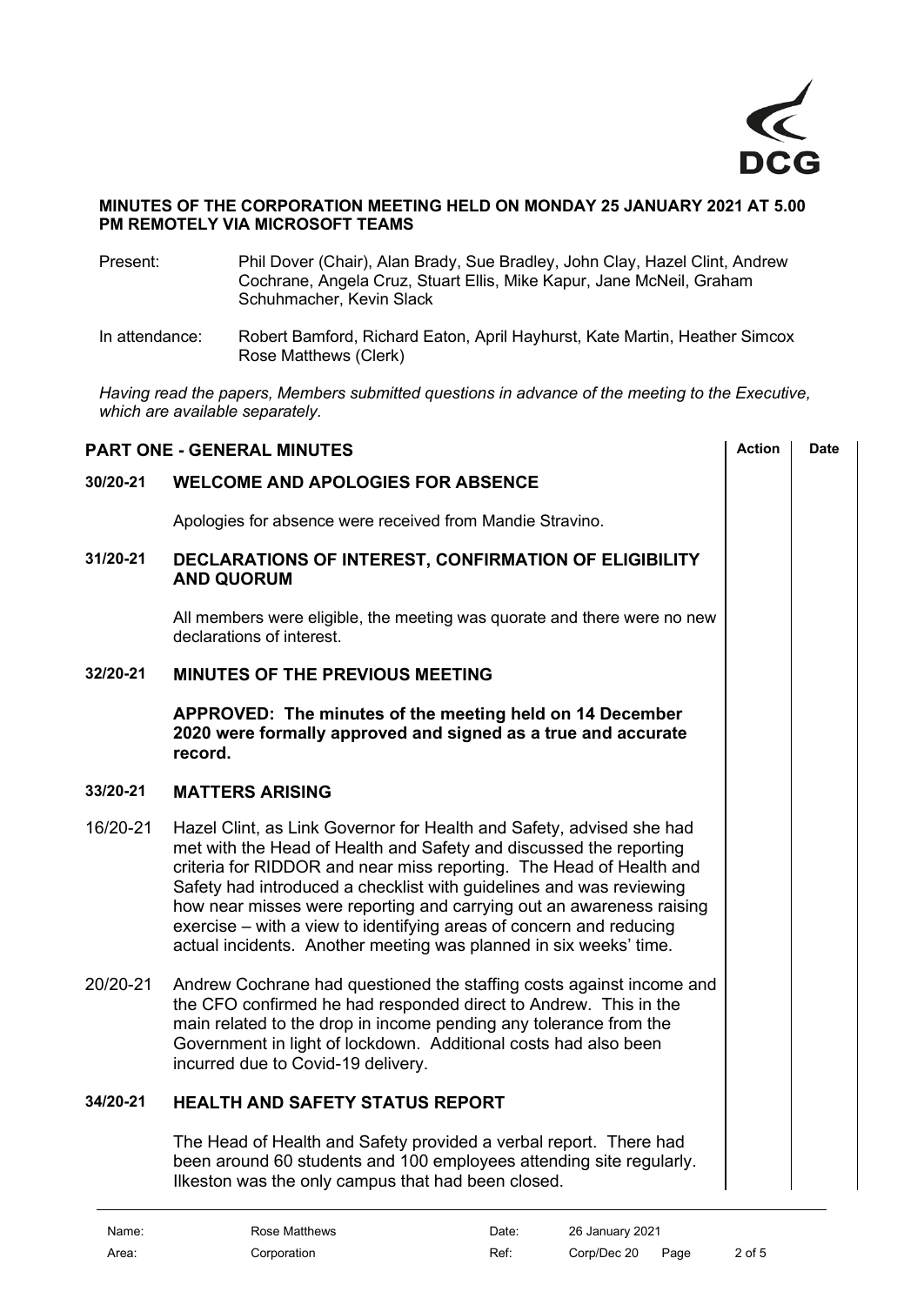College guidelines were continually revised to reflect the latest government guidance in relation to Covid-19.

Asymptomatic testing had been offered voluntarily to all employees and students attending sites. The testing was taking place twice weekly and a number of staff had kindly volunteered to provide that service. On average around 200 tests had been carried out per week. The time and effort involved was also acknowledged.

One individual had tested positive through the process, who had not been displaying any symptoms. That person had since self-isolated and received a positive PCR Covid-19 result.

The College continued to be notified of positive cases and that reflected the increase in cases nationally. During this lockdown evidence proves the College's precautions in place are effective, with positive cases due to external household interaction and not onsite.

The College is supporting the extremely vulnerable members of staff, who have been identified and are working from home. Wellbeing has been taken seriously and anyone struggling with working from home continues to be provided with support. Consideration is also given to those individuals who may benefit from working on site.

The Chair noted that Stuart Ellis had raised a question in advance of the meeting (see separate Corporation Questions) and Stuart confirmed he was satisfied with the response provided.

The Deputy Chief Executive provided assurance on student welfare and explained there was a lot of work taking place. There was good attendance in areas through remote learning. Students are taking all the opportunities to engage. Some students from a welfare perspective were benefitting from being on site a few hours a week.

### **35/20-21 REPORT FROM THE 'SPECIAL' STANDARDS COMMITTEE HELD ON 19 JANUARY 2021**

<span id="page-2-0"></span>The Chair of the Standards Committee provided a verbal report from the meeting held on 19 January 2021, summarising committee business.

The Committee had received a report on the Group's Self-Assessment Report which was summarised again by the Deputy Principal for all Corporation members.

The headlines for each of the key judgements were shared, along with key areas of strength, and areas for developments. The headline grades are summarised below:

Overall Effectiveness – 2 Quality of Education  $-2$ Behaviour and Attitudes – 2 Personal Development – 2 Leadership and Management – 2 Education Programmes for Young People – 2 Adult Learning Programmes – 2 Apprenticeships – 2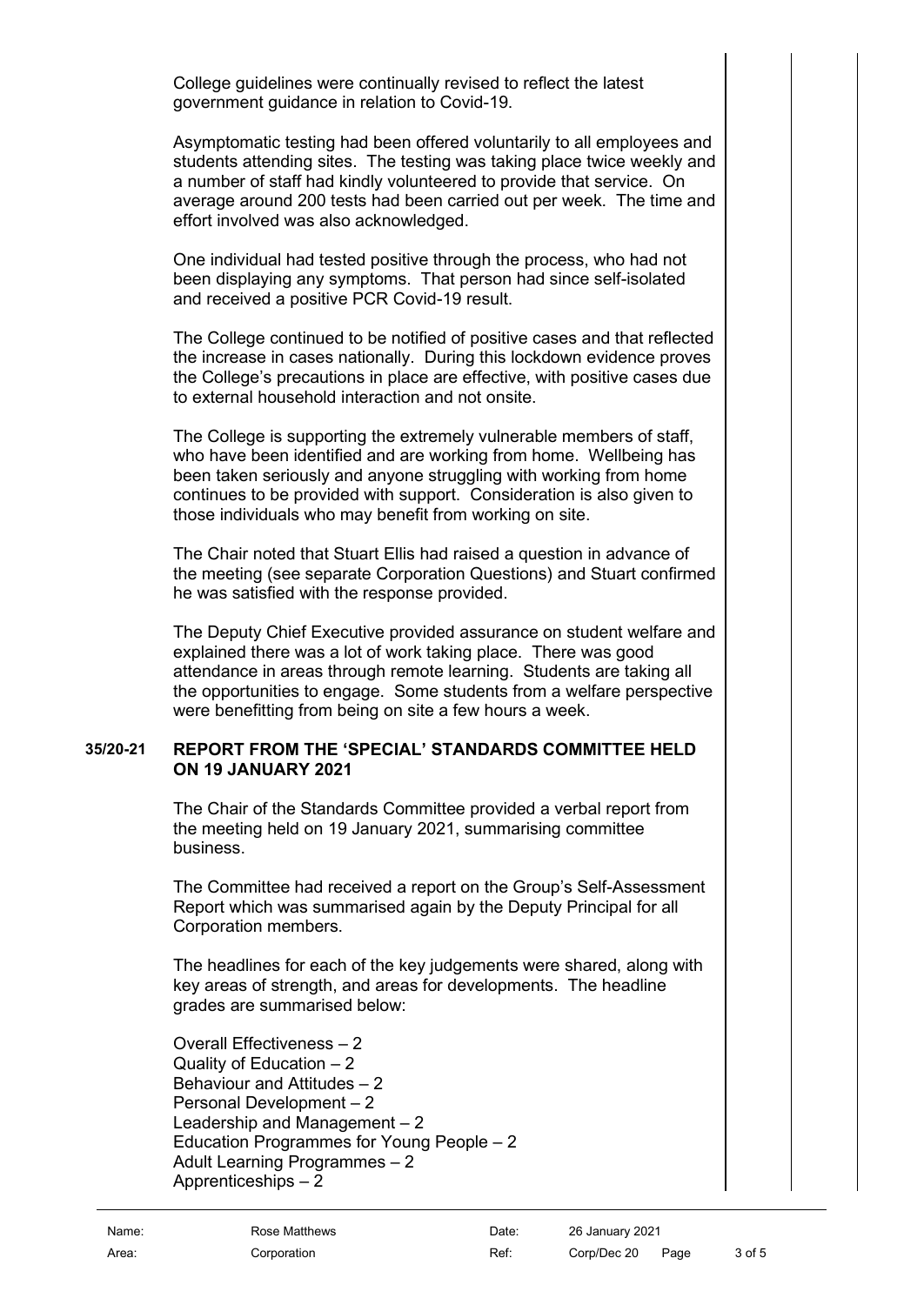Provision for Students with High Needs - 1

The key areas of focus for the Quality Improvement Plan were highlighted, along with the key priorities for the 2020-21 academic year.

The Committee Chair praised the team for the huge amount of work undertaken to continue to deliver education at a high standard. He shared discussions at the Standards Committee stretching the students to work towards higher grades.

John Clay thanked the Committee Chair for acknowledging the efforts in relation to the quality of education and explained the delivery teams were more prepared than in March, which was attributed to the CPD they had received.

He said 2020-21 was improving. However, it was difficult to monitor progress and how much the teacher led assessments would impact.

The Deputy Principal said that in terms of performance management against targets, the team would have to adapt to whatever was agreed. There is no data that can be used for this year.

The Vice Principal explained the Group would be responding to the Ofqual consultation and a detailed response was being compiled. She said she was aware of the workload faced by the staff in relation to marking students' work, but was conscious of ensuring the staff were able to take a summer break. The results will come out earlier this year to allow for an appeals process and was mindful about the impact this would have on the delivery staff.

Martyn Marples questioned online attendance. The Vice Principal advised that attendance was at 91% prior to Christmas. There had been a minor dip post-Christmas, but that was improving. Alan noted that the Head of Behaviour for Learning had discussed the strategies to continue to engage students at the Standards Committee.

### **APPROVED: The Group Self-Assessment Report was approved by the Corporation.**

The Little Explorers Self-Assessment Report had also been presented at the Standards Committee. The Deputy Principal provided an overview for all Corporation members.

Overall effectiveness remained at Grade 1(outstanding), which was the grade awarded at the last Ofsted Inspection.

The Committee Chair added that the Nursery had remained open throughout the pandemic and acknowledged the staff involved.

# **APPROVED: The Little Explorers Self-Assessment Report was approved by the Corporation.**

Finally, the Equality, Diversity and Inclusion Annual Report had been shared with Standards Committee members, who approved the report for publication.